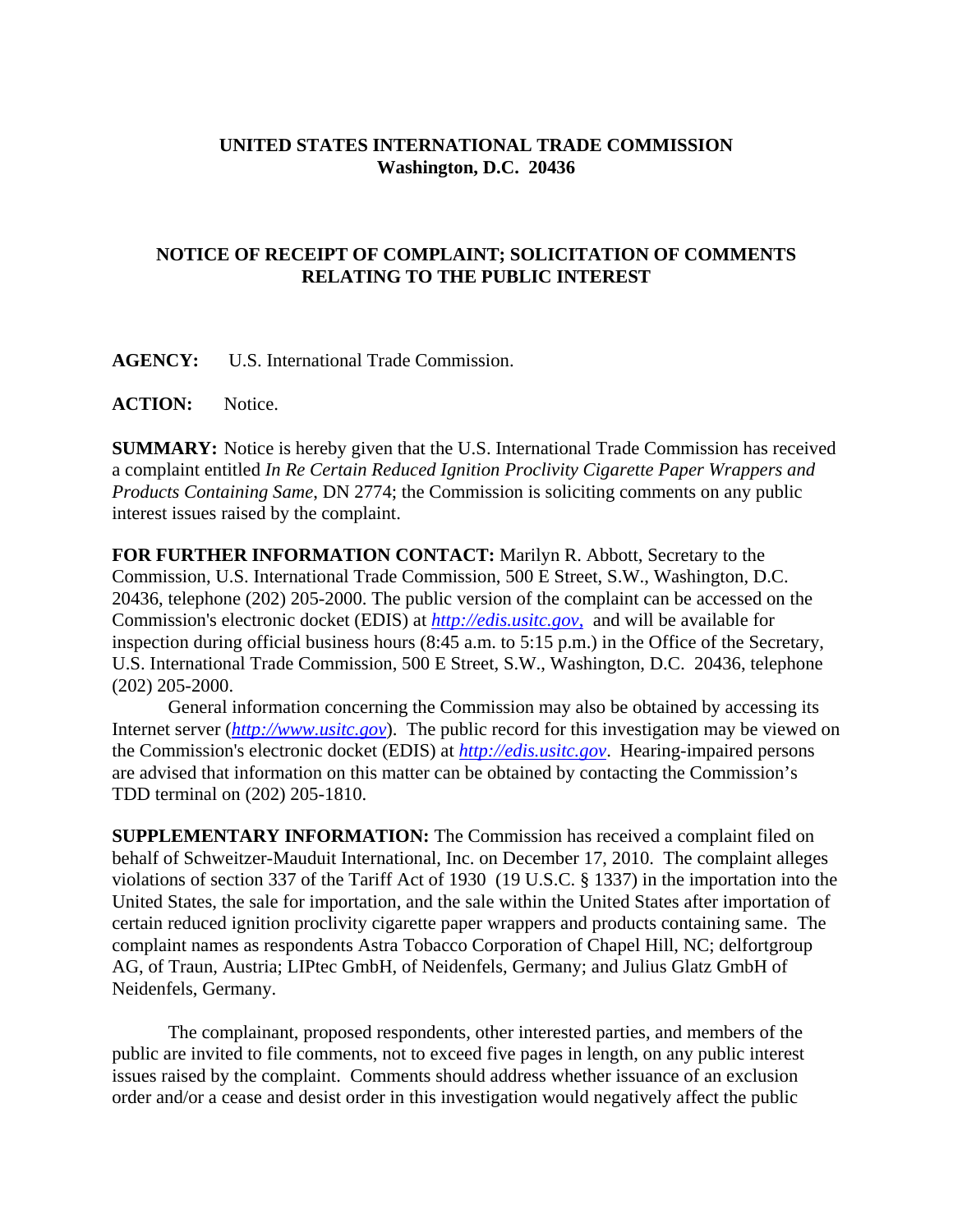health and welfare in the United States, competitive conditions in the United States economy, the production of like or directly competitive articles in the United States, or United States consumers.

In particular, the Commission is interested in comments that:

- (i) explain how the articles potentially subject to the orders are used in the United States;
- (ii) identify any public health, safety, or welfare concerns in the United States relating to the potential orders;
- (iii) indicate the extent to which like or directly competitive articles are produced in the United States or are otherwise available in the United States, with respect to the articles potentially subject to the orders; and
- (iv) indicate whether Complainant, Complainant's licensees, and/or third party suppliers have the capacity to replace the volume of articles potentially subject to an exclusion order and a cease and desist order within a commercially reasonable time.

Written submissions must be filed no later than by close of business, five business days after the date of publication of this notice in the *Federal Register*. There will be further opportunities for comment on the public interest after the issuance of any final initial determination in this investigation.

Persons filing written submissions must file the original document and 12 true copies thereof on or before the deadlines stated above with the Office of the Secretary. Submissions should refer to the docket number ("Docket No. 2774") in a prominent place on the cover page and/or the first page. The Commission's rules authorize filing submissions with the Secretary by facsimile or electronic means only to the extent permitted by section 201.8 of the rules (see Handbook for Electronic Filing Procedures,

http://www.usitc.gov/secretary/fed\_reg\_notices/rules/documents/handbook\_on\_electronic\_filing. pdf ). Persons with questions regarding electronic filing should contact the Secretary (202-205-2000).

Any person desiring to submit a document to the Commission in confidence must request confidential treatment. All such requests should be directed to the Secretary to the Commission and must include a full statement of the reasons why the Commission should grant such treatment. *See* 19 C.F.R. § 201.6. Documents for which confidential treatment by the Commission is properly sought will be treated accordingly. All nonconfidential written submissions will be available for public inspection at the Office of the Secretary.

This action is taken under the authority of section 337 of the Tariff Act of 1930, as